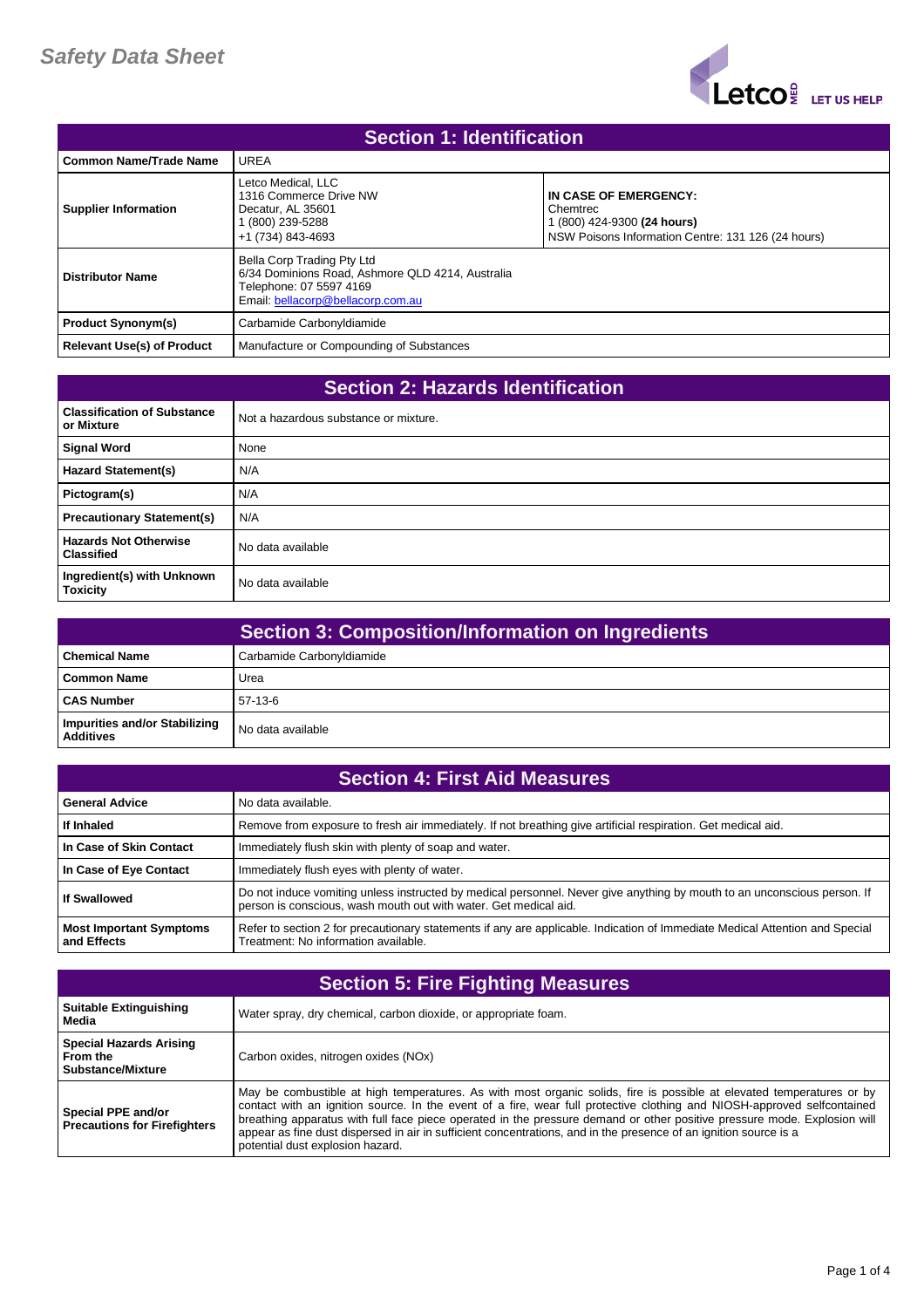| <b>Section 6: Accidental Release Measures</b>                                                  |                                                                                                                                                                                                                                                                            |
|------------------------------------------------------------------------------------------------|----------------------------------------------------------------------------------------------------------------------------------------------------------------------------------------------------------------------------------------------------------------------------|
| <b>Personal Precautions,</b><br><b>Protective Equipment and</b><br><b>Emergency Procedures</b> | Use proper personal protective equipment as indicated in Section 8. Avoid formation of dust. Avoid breathing any vapors,<br>mist or gas.                                                                                                                                   |
| <b>Methods and Materials</b><br><b>Used for Containment</b>                                    | Do not allow to enter drains.                                                                                                                                                                                                                                              |
| <b>Cleanup Procedures</b>                                                                      | Vacuum or sweep up material and place into a suitable disposal container. Clean up spills immediately, observing precautions<br>in the Protective Equipment section. Avoid generating dusty conditions. Use water spray to disperse the gas/vapor. Provide<br>ventilation. |

| <b>Section 7: Handling and Storage</b>  |                                                                                                                    |
|-----------------------------------------|--------------------------------------------------------------------------------------------------------------------|
| <b>Precautions for Safe</b><br>Handling | Use with adequate ventilation. Avoid dust formation.                                                               |
| <b>Conditions for Safe Storage</b>      | Store in a tightly closed container. Store in a cool, dry, well-ventilated area away from incompatible substances. |

| <b>Section 8: Exposure Controls/Personal Protection</b>                 |                                                                                                                                                                                                                                                                                                                                                                                                                                      |
|-------------------------------------------------------------------------|--------------------------------------------------------------------------------------------------------------------------------------------------------------------------------------------------------------------------------------------------------------------------------------------------------------------------------------------------------------------------------------------------------------------------------------|
| <b>Components with</b><br><b>Workplace Control</b><br><b>Parameters</b> | Component: Urea CAS-No. 57-13-6 Value TWA Control parameters 10mg/m3 Basis USA. Workplace Environmental<br>Exposure Levels (WEEL)                                                                                                                                                                                                                                                                                                    |
| <b>Appropriate Engineering</b><br><b>Controls</b>                       | Use adequate general or local exhaust ventilation to keep airborne concentrations below the permissible exposure limits.                                                                                                                                                                                                                                                                                                             |
| <b>PPE - Eye/Face Protection</b>                                        | Wear appropriate protective eyeglasses or chemical safety goggles as described by OSHA's eye and face protection<br>regulations in 29 CFR 1910.133 or European Standard EN166.                                                                                                                                                                                                                                                       |
| <b>PPE - Skin Protection</b>                                            | Wear appropriate protective gloves to prevent skin exposure. Wear impervious gloves. Nitrile rubber with layer<br>thickness 0.11mm. Gloves must be inspected prior to use. Use proper glove removal technique (without touching<br>glove's outer surface) to avoid skin contact with this product. Dispose of contaminated gloves after use in accordance with<br>applicable laws and good laboratory practices. Wash and dry hands. |
| <b>PPE - Body Protection</b>                                            | Wear appropriate protective clothing to minimize contact with skin.                                                                                                                                                                                                                                                                                                                                                                  |
| <b>PPE - Respiratory</b><br><b>Protection</b>                           | Whenever protection from nuisance dust levels is wanted follow the OSHA respirator regulations found in 29 CFR 1910.134<br>or European Standard EN 149. Always use a NIOSH or European Standard EN 149 approved respirator when necessary.                                                                                                                                                                                           |

| <b>Section 9: Physical and Chemical Properties</b>       |                                  |
|----------------------------------------------------------|----------------------------------|
| Appearance                                               | Physical State: Solid            |
| <b>Upper/Lower Flammability</b><br>or Explosive Limits   | No data available                |
| Odor                                                     | Not available                    |
| <b>Vapor Pressure</b>                                    | 0.007 mm Hg @ 20°C.              |
| <b>Odor Threshold</b>                                    | No data available                |
| <b>Vapor Density</b>                                     | Not available                    |
| pH                                                       | 7.2 (10% solution)               |
| <b>Relative Density</b>                                  | No data available                |
| <b>Melting Point/Freezing</b><br>Point                   | 132 - 135°C                      |
| <b>Solubility</b>                                        | 480 g/L at 20°C                  |
| <b>Initial Boiling Point and</b><br><b>Boiling Range</b> | $196^{\circ}$ C                  |
| <b>Flash Point</b>                                       | No data available                |
| <b>Evaporation Rate</b>                                  | No data available                |
| <b>Flammability (Solid, Gas)</b>                         | No data available                |
| <b>Partition Coefficient</b>                             | pKa: 0.1 @ 21°C                  |
| <b>Auto-Ignition Temperature</b>                         | No data available                |
| Decomposition<br>Temperature                             | No data available                |
| <b>Viscosity</b>                                         | 1.78 mPa- d 46% solution @ 20°C. |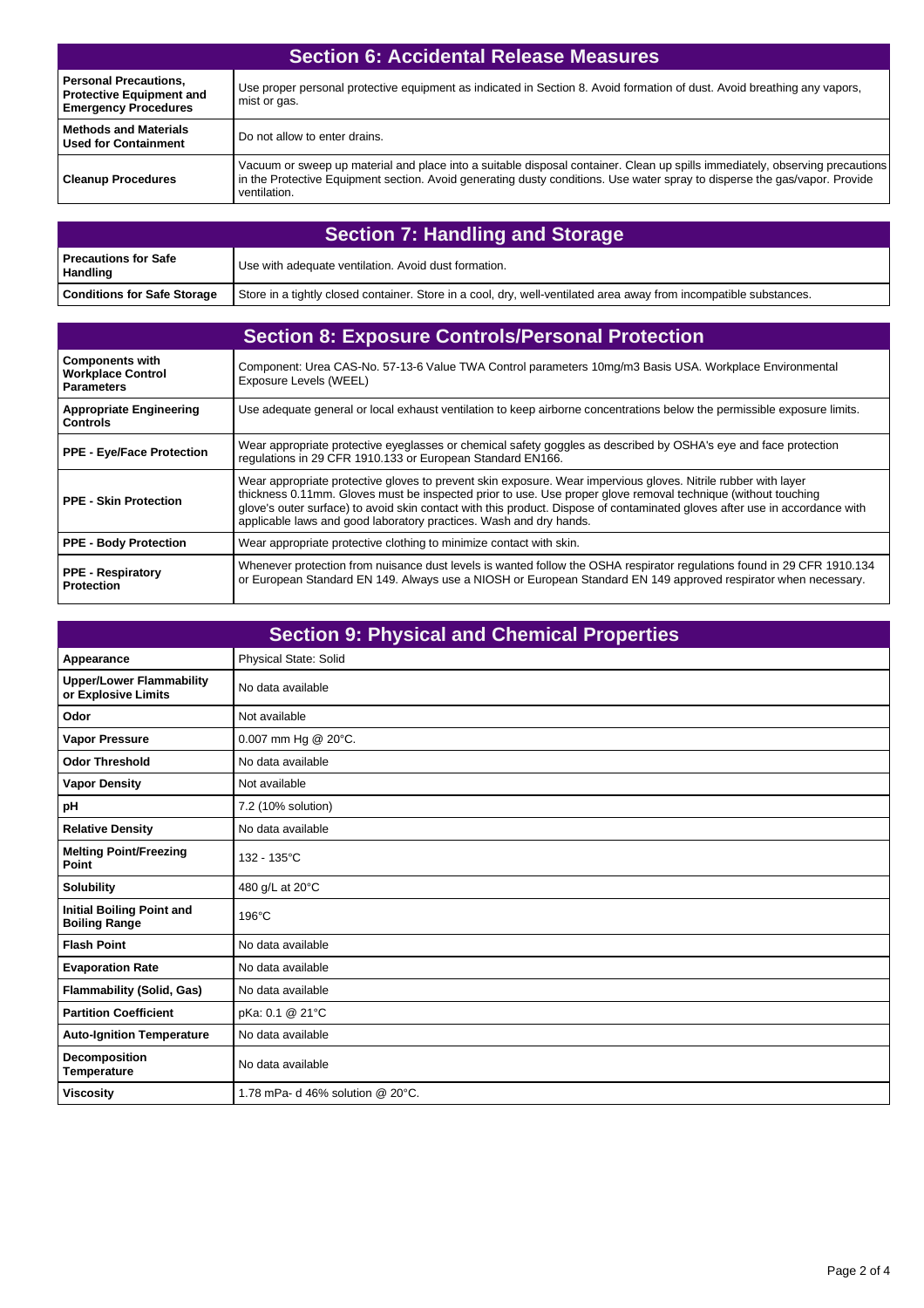| <b>Section 10: Stability and Reactivity</b>         |                                                                                               |
|-----------------------------------------------------|-----------------------------------------------------------------------------------------------|
| <b>Reactivity</b>                                   | No data available                                                                             |
| <b>Chemical Stability</b>                           | Stable under normal temperatures and pressures.                                               |
| <b>Possibility of Hazardous</b><br><b>Reactions</b> | No data available                                                                             |
| <b>Conditions to Avoid</b>                          | Incompatible materials, excess heat.                                                          |
| <b>Incompatible Materials</b>                       | Avoid strong oxidizing agents.                                                                |
| <b>Hazardous Decomposition</b><br><b>Products</b>   | Other decomposition products- Not available. Hazardous Polymerization: Has not been reported. |

|                                                                               | <b>Section 11: Toxicological Information</b>                                                     |
|-------------------------------------------------------------------------------|--------------------------------------------------------------------------------------------------|
| <b>Acute Toxicity - LD50 Oral</b>                                             | LD50 Oral - rat - 8,471 mg/kg. Hazardous if swallowed.                                           |
| <b>Acute Toxicity - Inhalation</b>                                            | No data available. Hazardous if inhaled.                                                         |
| <b>Acute Toxicity - Dermal</b>                                                | No data available                                                                                |
| <b>Acute Toxicity - Eye</b>                                                   | Causes eye irritation.                                                                           |
| <b>Skin Corrosion/Irritation</b>                                              | Causes skin irritation.                                                                          |
| <b>Serious Eye</b><br>Damage/Irritation                                       | Causes eye irritation.                                                                           |
| <b>Respiratory or Skin</b><br><b>Sensitization</b>                            | No data available                                                                                |
| <b>Germ Cell Mutagenicity</b>                                                 | No information available                                                                         |
| <b>Carcinogenicity IARC</b>                                                   | Not listed.                                                                                      |
| <b>Carcinogenicity ACGIH</b>                                                  | Not listed.                                                                                      |
| <b>Carcinogenicity NTP</b>                                                    | Not listed.                                                                                      |
| <b>Carcinogenicity OSHA</b>                                                   | Not listed.                                                                                      |
| <b>Reproductive Toxicity</b>                                                  | No information available. Prolonged or repeated exposure may cause adverse reproductive effects. |
| <b>Specific Target Organ</b><br><b>Toxicity - Single Exposure</b>             | No data available                                                                                |
| <b>Specific Target Organ</b><br><b>Toxicity - Repeated</b><br><b>Exposure</b> | Prolonged or repeated exposure may cause adverse reproductive effects.                           |
| <b>Aspiration Hazard</b>                                                      | No data available                                                                                |

| <b>Section 12: Ecological Information</b> |                                                                                                                                                                                       |
|-------------------------------------------|---------------------------------------------------------------------------------------------------------------------------------------------------------------------------------------|
| <b>Toxicity</b>                           | Toxicity to fish LC50 - Poecilia reticulata (quppy) - 17,500 mg/l - 96 h Toxicity to daphnia and other aquatic invertebrates<br>EC50 - Daphnia magna (Water flea) - 3,910 mg/l - 48 h |
| <b>Persistence and</b><br>Degradability   | No information available                                                                                                                                                              |
| <b>Bio-accumulative Potential</b>         | No information available                                                                                                                                                              |
| <b>Mobility in Soil</b>                   | No information available                                                                                                                                                              |
| <b>Other Adverse Effects</b>              | No information available                                                                                                                                                              |

| <b>Section 13: Disposal Considerations</b>              |                                                                               |  |
|---------------------------------------------------------|-------------------------------------------------------------------------------|--|
| <b>Waste Treatment Methods</b><br><b>Product</b>        | Dispose of in a manner consistent with federal, state, and local regulations. |  |
| <b>Waste Treatment Methods</b><br>Packaging             | No data available                                                             |  |
| <b>Special Precautions Landfill</b><br>or Incinerations | No data available                                                             |  |
| <b>Other Information</b>                                | No data available                                                             |  |

| <b>Section 14: Transport Information</b> |                      |  |
|------------------------------------------|----------------------|--|
| <b>UN Number</b>                         | Not dangerous goods. |  |
| <b>UN Proper Shipping Name</b>           | N/A                  |  |
| <b>Transport Hazard Class(es)</b>        | N/A                  |  |
| <b>Packaging Group</b>                   | N/A                  |  |
| <b>Environmental Hazards</b>             | N/A                  |  |